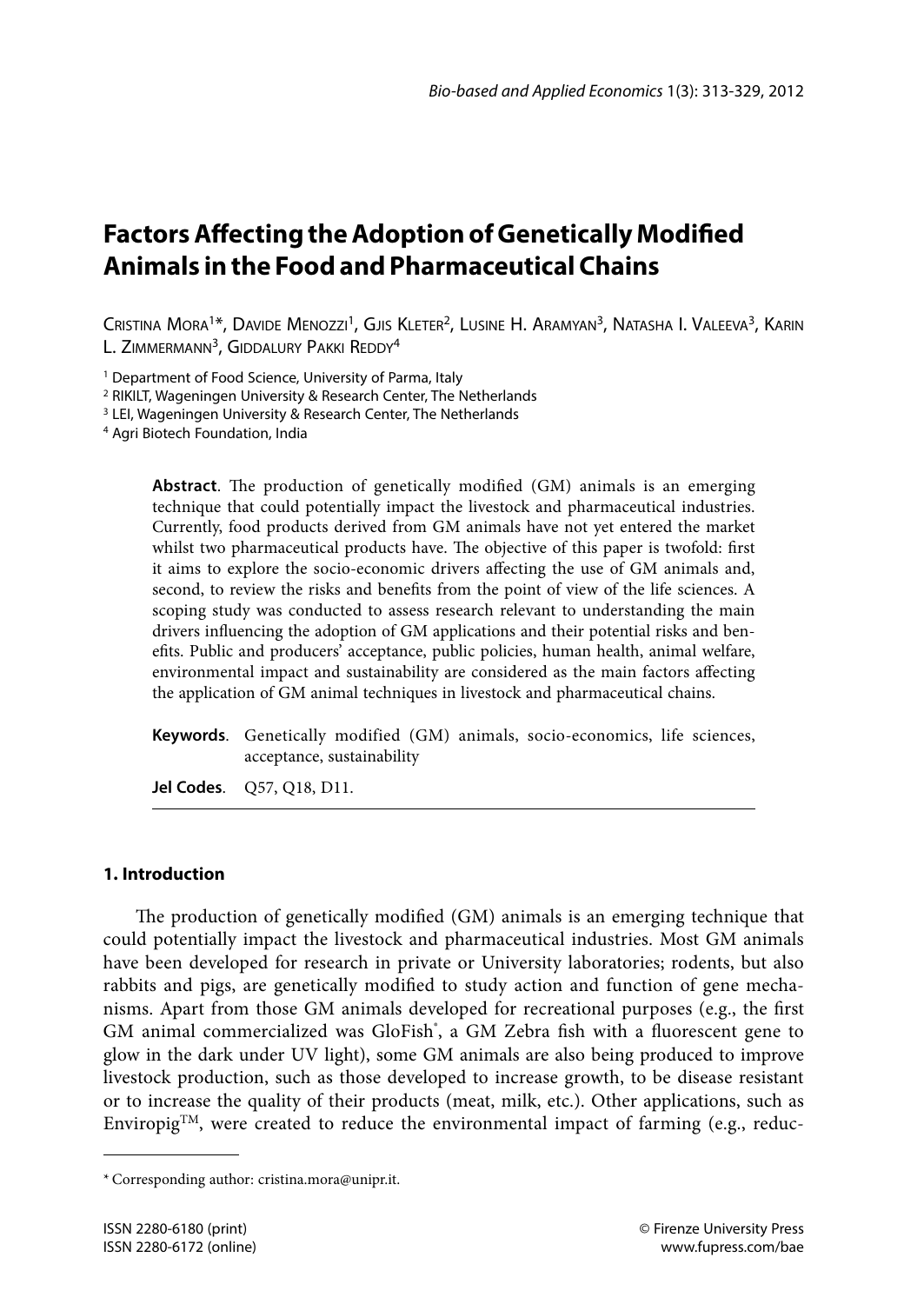ing phosphorus pollution). Finally, genetic engineering can be used for bio-medical and human health applications, like GM livestock (cows, goats, sheep, pigs, chickens or rabbits) developed for producing pharmaceutical proteins from milk, egg white or other fluids (e.g., blood), human antibodies, animal tissue or organs for use in human transplants, or xenotransplantation (Houdebine, 2009; Laible, 2009; Murray *et al.*, 2010; Vàzquez-Salat *et al.*, 2012).

Although the economic analyses of potential costs and benefits of GM crops are widely described and used, there is little analysis of GM applications in the animal and pharmaceutical chains. This is because genetic modification of animals has proceeded much slower than crops, for a variety of reasons, such as socio-economic, technical, human health, environmental and animal welfare factors. This paper examines the main drivers affecting the development and adoption of transgenic animals from a socio-economic and life science point of view. A scoping study was conducted to assess research relevant to understanding the main drivers influencing the adoption of GM applications.

Europe has had a leading role in the development of cloned and GM animals throughout the '90s. Notable examples include Dolly, the sheep that was the first animal created by cloning through transfer of a cell nucleus from a differentiated cell to an egg cell at the Roslin Institute in Scotland. Another example is Herman the bull, developed by the Dutch biotechnology company Gene Pharming Europe. Genetic modification was applied so that subsequent generations of female offspring would produce the protein lactoferrin through their milk, which can be used for food, nutraceutical, and pharmaceutical purposes. Other experimental animals have been developed at European institutions, including genetically modified fish and chicken, with specific advantages and benefits to food production and other areas of application.

Despite considerable European innovations occurring in the area of GM animal technology, many of the current activities in the field of GM food animals take place outside the EU, in particular regions like the Far East, North and South America, and Australia-New Zealand. It can be envisaged that some of these animals will possibly find their way into the European food supply chain through imports from overseas, in particular given that the EU is the world's largest international trading block for food commodities.

In a more general sense, improvements in animal biotechnology (including but not limited to genetic modification of animals) are expected to result in economic benefits for farmers, processors and consumers. For instance, the development of GM fish species growing faster than non-GM ones is expected to reduce farming costs, e.g. feeding costs, while providing economic advantages for consumers in terms of lower prices (Menozzi *et al.*, 2012). However, the distribution of these benefits depends on many factors like the type of technology (cost reducing or quality enhancing applications), market structure and competitiveness (concentration ratio, suppliers' market power, etc.), information transparency (labelling and traceability programs, etc.), price elasticity, consumer acceptance, etc. Besides the direct economic effects, other externalities should also be considered in the overall economic evaluation. In particular, transgenic animals could provide substantial benefits to consumers in the form of safer food produced by healthier livestock, improved products including food with additional health benefits, and, in a more general sense, a cleaner environment through reduction of the environmental footprint of livestock farming (Laible, 2009). On the other hand, the application of animal biotechnology should be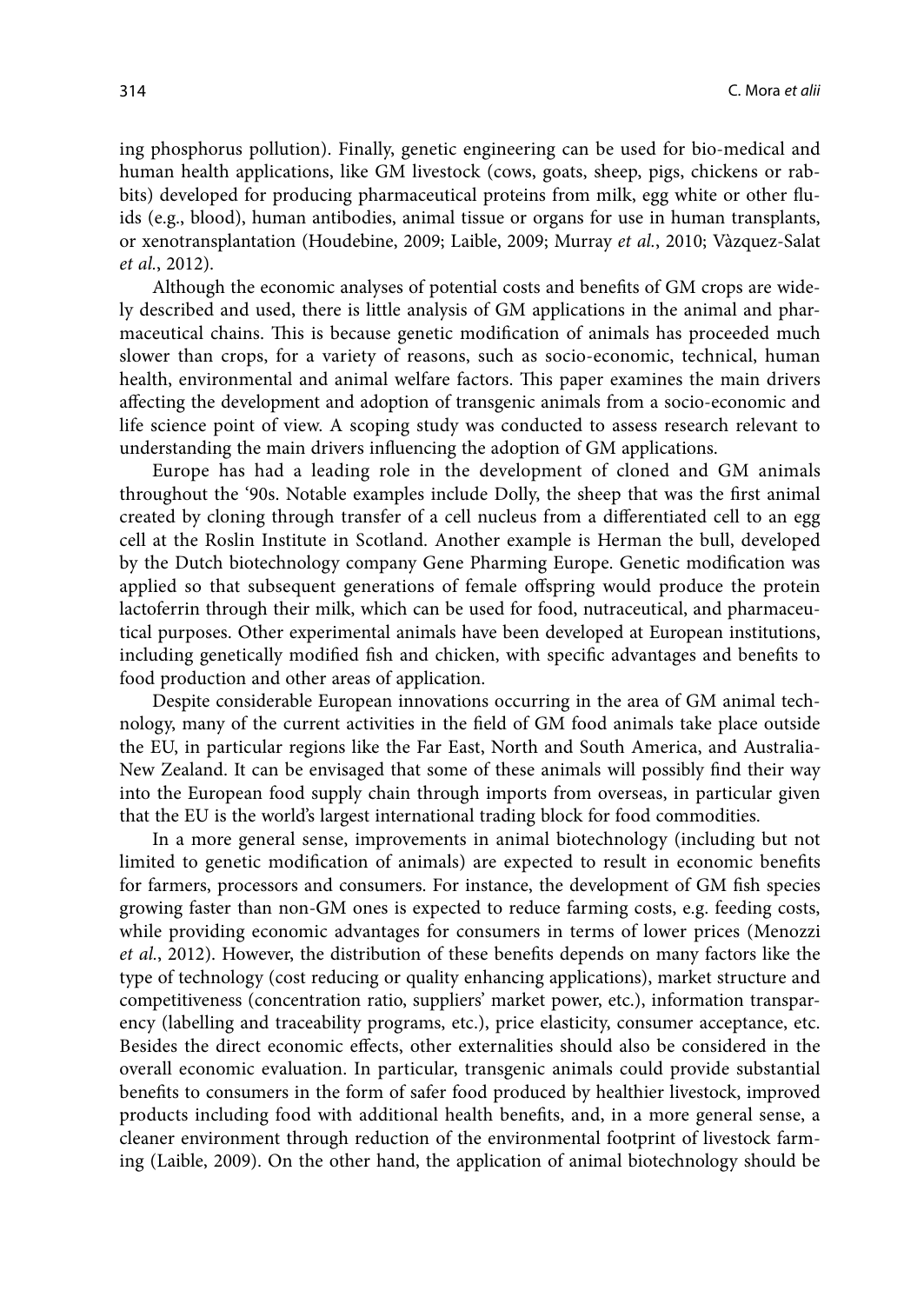properly controlled so as to prevent unintended environmental damage or increased risks to human health, as well as animal health and welfare.

The objective of this paper is twofold: first it aims to provide insight into the socioeconomic drivers affecting the adoption of genetically modified (GM) animals in the food and pharmaceutical production chain (feed industry, breeding industry, primary sector, processing industry, and pharmaceutical industry). Second, it aims to review the risks and benefits from the point of view of the life sciences on issues like public health, animal health, animal welfare, environmental safety, sustainability, and agro-biodiversity.

# **2. Material and Methods**

Scoping studies aim to map rapidly the key concepts underpinning a research area and the main sources and types of evidence available (Arksey and O'Malley, 2005). Scoping study guidelines have been developed to provide suggestions on how to identify relevant papers (keywords, journals, web sources, etc.) for the socio-economic dimensions. Strict limitations on the use of search terms were avoided in these guidelines in order to identify relevant studies more clearly and study a selection at the outset and reporting stages. The process is not linear but iterative, requiring researchers to engage with each stage using reflection and, where necessary, to repeat steps to ensure that the literature was covered comprehensively.

The kind of terms that it was appropriate to search for was a key question for which all partners involved in the scoping study were asked to provide feedback. An initial list was provided as suggestions (Table 1), and new terms were added iteratively.

| Biotechnologies-related                                                                                                                                                                                                                                         | Methods-related                                                                                                                                                                                               | Animals-related                                                                                                      | Use-related                                                                           |
|-----------------------------------------------------------------------------------------------------------------------------------------------------------------------------------------------------------------------------------------------------------------|---------------------------------------------------------------------------------------------------------------------------------------------------------------------------------------------------------------|----------------------------------------------------------------------------------------------------------------------|---------------------------------------------------------------------------------------|
| keywords                                                                                                                                                                                                                                                        | keywords                                                                                                                                                                                                      | keywords                                                                                                             | keywords                                                                              |
| GM animals<br>GE animals<br>Transgenic animals<br>Clone<br>GM food<br>Traceability<br>Labelling<br>Identity preservation<br>Animal welfare<br>Intellectual property<br>rights<br>Stem cell<br><b>DNA</b><br>Nucleus transfer<br><b>Biotech</b><br>Genetic trait | Revenue<br>Cost, Benefit<br>Price<br>Economic effects<br>Cost-benefit analysis<br>Supply chain analysis<br>Willingness to pay<br>Added value<br>Food safety costs<br>Livestock economics<br>Net present value | Fish, Salmon, Carp,<br>Tilapia<br>Pig, Sow, Swine<br>Sheep, Goat<br>Cow<br>Horse<br>Rabbit<br>Chicken<br><b>Bees</b> | Food<br>Meat<br>Feed<br>Milk<br>Pharmaceutical<br>Vaccine<br>Medical<br>Nutraceutical |

**Table 1.** Keywords applied in the socio-economic search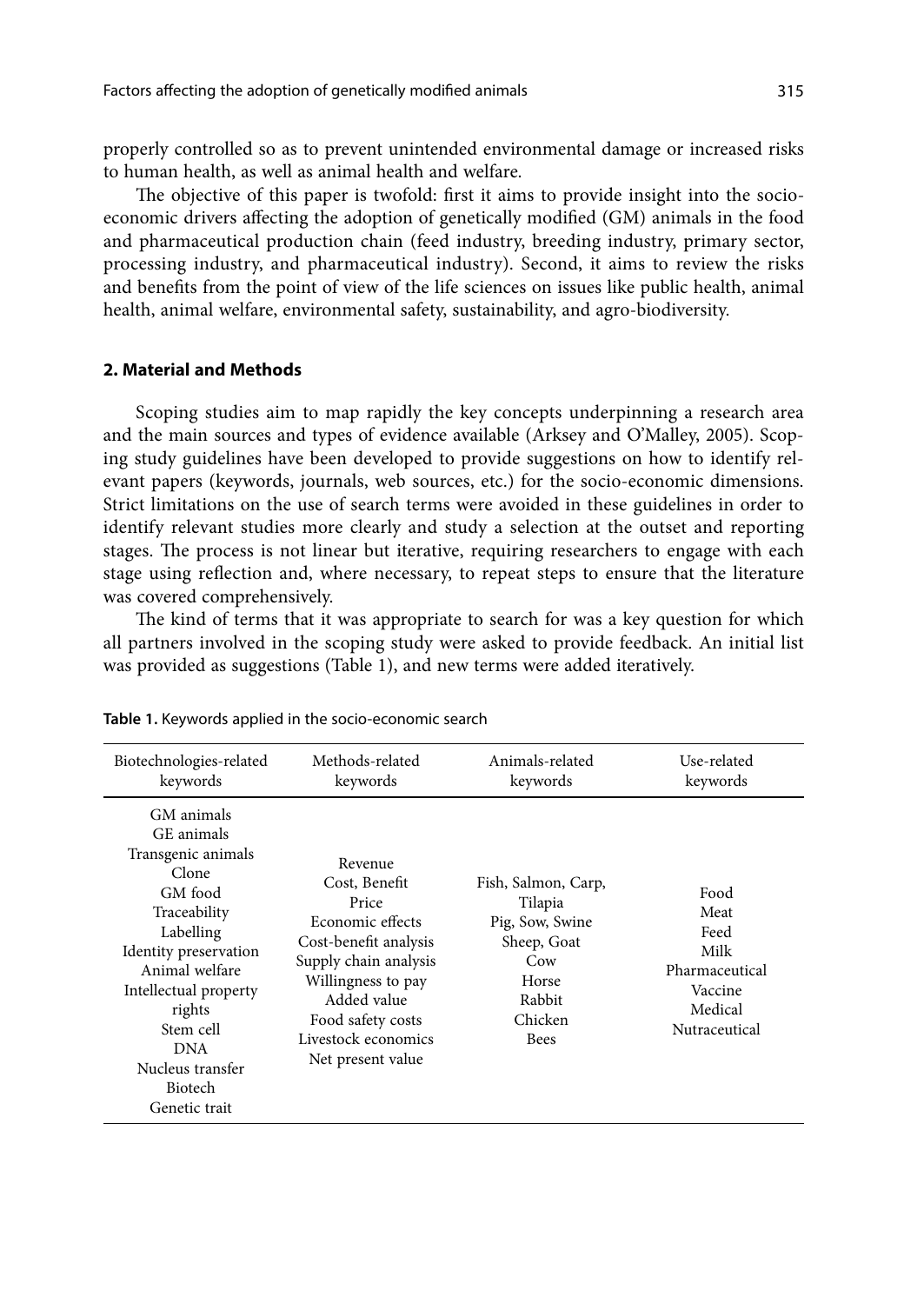Several sources were considered in the analysis of the literature: electronic databases, reference lists, key journals and existing networks. The search strategy for electronic databases (e.g. internet, CD-Rom, etc.) was developed from the research questions and definitions of keywords and key concepts. It was important to check the reference lists and bibliographies of studies found through the database searches to ensure they had been included in the scoping exercise. Another important step was the hand-searching of key journals; this helped to identify studies missed in database and reference list searches. Finally existing knowledge and networks could generate information about research. Contacting relevant national or local organizations working in the field, EU projects and/or EU support researches with a view to hand-searching libraries and/or identifying unpublished work thus improved the analysis. Papers in English were preferred in the study; however, relevant publications in other languages (e.g., Italian, Dutch, Spanish, etc.) were included in the research as well, provided there was an abstract in English covering the main information included in the paper (subject, method applied, main results, etc.) or, alternatively, the main information had been translated into English for charting and reporting.

A "data charting form" was defined to collect and standardize all the information of the relevant papers. This form included general information about each study (e.g., year, aim of the study, source, etc.) and specific information (e.g., genetic modification, economic effects, governance issues, methodology applied, main results, factors affecting the adoption of GM technologies, geographical location, outcome measures, data source, secondary results, etc.). In this way, the main characteristics of each study analyzed were shown in the form of a table or graph. These data formed the basis of the analysis. A total of 145 studies were collected from different sources.

## **3. Socio-economic factors affecting the introduction of GM animals**

A third of the selected studies involved food chains and only in a relatively smaller proportion pharmaceutical chains (30%); about a half of the studies were reviews of transgenic applications and only one third empirical or econometric analysis. This shows the large number of reviews about potential applications of GM animals, rather than actual economic data. Many studies were published between 2002 and 2003 (30%), as well as in more recent years (25% after 2007). The type of animals involved was mostly bovine (44% of the studies), fish (30%) and swine (30%), showing a marked interest of research in these species.

The review of methods to evaluate the economics of GM animals shows that, although there is great potential of GM applications to improve the performance of animal production chains and pharmaceutical products in theory, the applications ready for the market are very limited (Mora *et al.*, 2011). Empirical research on economic factors, such as costs and benefits, affecting the introduction of GM applications in animal and pharmaceutical products compared to GM crop products is substantially lacking. For GM applications in animals, most of the economic analyses are focused on GM applications related to introduction of GM hormones or GM vaccines in animals. The economic analysis of GM applications in animals themselves (e.g. introducing foreign DNA into germline) are lacking to a great extent. Besides, most of the studies are not at the chain level, but at the farm or laboratory level. A wide variety of methods and techniques are used to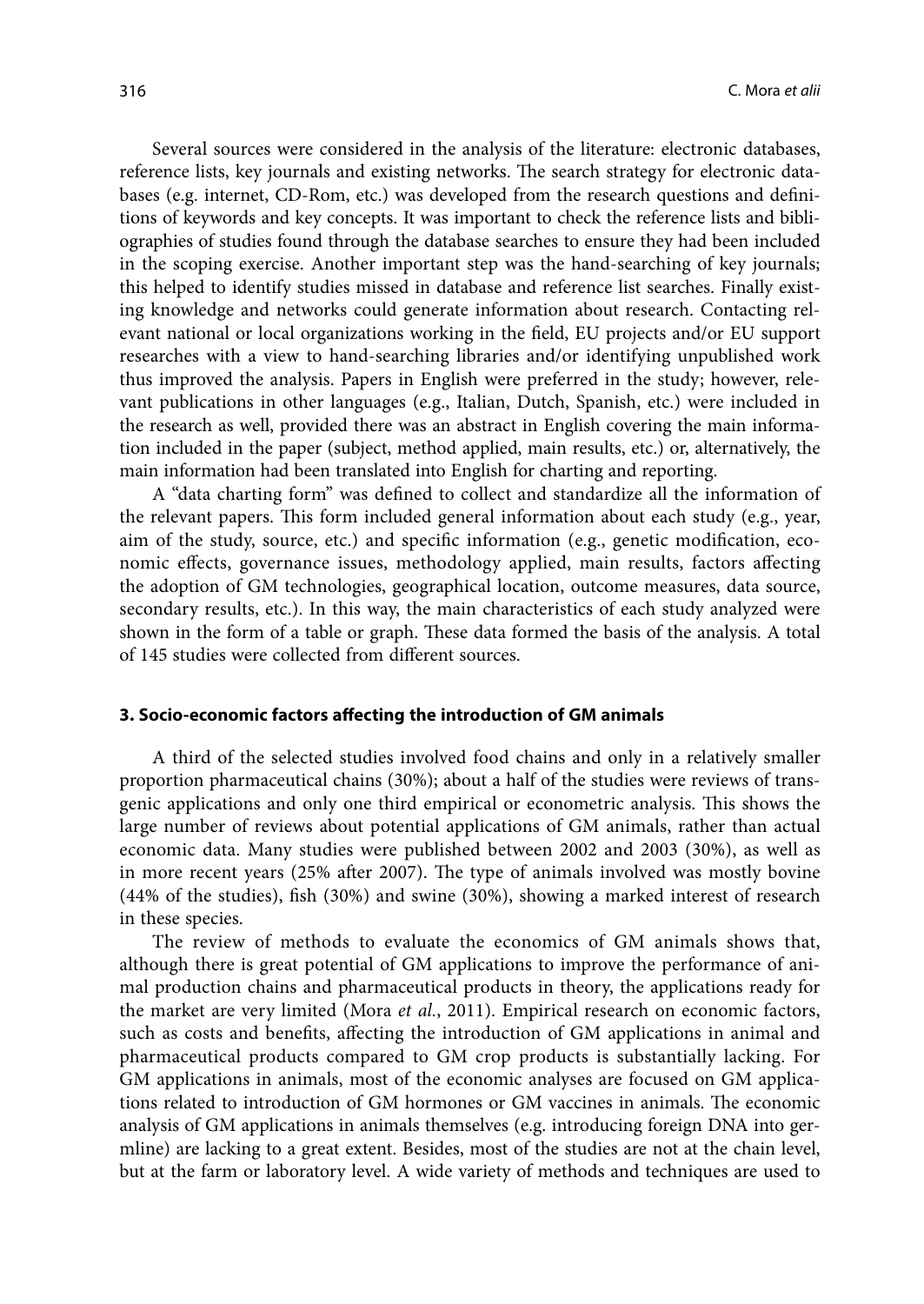analyze the economic advantages and disadvantages of GM applications including quantitative economic models, scenario analysis with simulation models, econometric analysis, and qualitative telephone interviews.

From the literature studied, the main factors affecting the (future) application of GM animals techniques to livestock and pharmaceutical chains range from public and producers' acceptance to public policies. Other factors, such as environmental sustainability, human health effects, animal welfare and ethical concerns are also involved and will be analysed in the following sections.

## *3.1 Public acceptance*

Public acceptance is generally considered as a "condicio sine qua non" for any development of transgenic animals in food and pharmaceutical chains. The uncertainty of consumers' reaction is the largest issue in assessing the potential of animal biotechnologies worldwide (Caswell *et al.*, 2003). The framework suggested for adopting technology, therefore, takes the consumer as a starting point. Consumers' attitude (positive vs. negative) and concerns (health, food safety, unnaturalness, ethical, environmental, animal health and welfare, etc.) are fundamental factors to understanding GM adoption and public perceptions of GM technology. These issues have been the focus of several studies (Novoselova *et al.*, 2007; Frewer *et al.*, 2011).

Many studies show that public acceptance of GM application is lowest where food or animals are involved (Gaskell *et al.*, 2000; Aerni, 2004). The fact that plant applications received higher support than animal applications has been reported by a research carried out in the U.S. (Knight, 2006). A FAO global pool reports that 62% of all respondents worldwide opposed the application of biotechnology to increase farm animal productivity. Another example is a survey performed for the Pew Initiative on Food and Biotechnology, which indicates that 65% of consumers disagree with the idea of creating transgenic fish to improve efficiency of production (Logar and Pollock, 2005).

The end-user acceptance of biotech varies considerably by application area and by world geography. Medical and pharmaceutical biotechnology related to GM animals is generally accepted by most, due to perceived personal benefits for patients carrying strong interests and willingness to take high risks. So in the pharmaceutical sector the level of acceptance for GM animal applications is higher, ranging from 83% in developing countries to 70% in Japan (Devlin *et al.*, 2009), because of the expected advantages and the different array of political actors (Vàzquez-Salat and Houdebine, 2013). The final user of GM animal food-related applications is the consumer. In countries where food security is not a priority, consumers acceptance of GM animals is expected to be lower, especially for those applications offering economic advantages, like accelerated growth. Only a few applications, such as Enviropig<sup>TM</sup> or pigs with omega-3 fatty acids, offer non-economic advantages (Vàzquez-Salat and Houdebine, 2013). Fish biotechnology shows the lowest acceptance rate. The low tolerability for GM fish may stem from several factors, including environmental concerns. If geographic differences are considered, consumers' acceptance is higher in developing countries where the requirement for enhanced food production might be met by application of this technology (Devlin *et al.*, 2009). Different cultural values were also reported for GM animals resistant to common diseases, such as mastitis.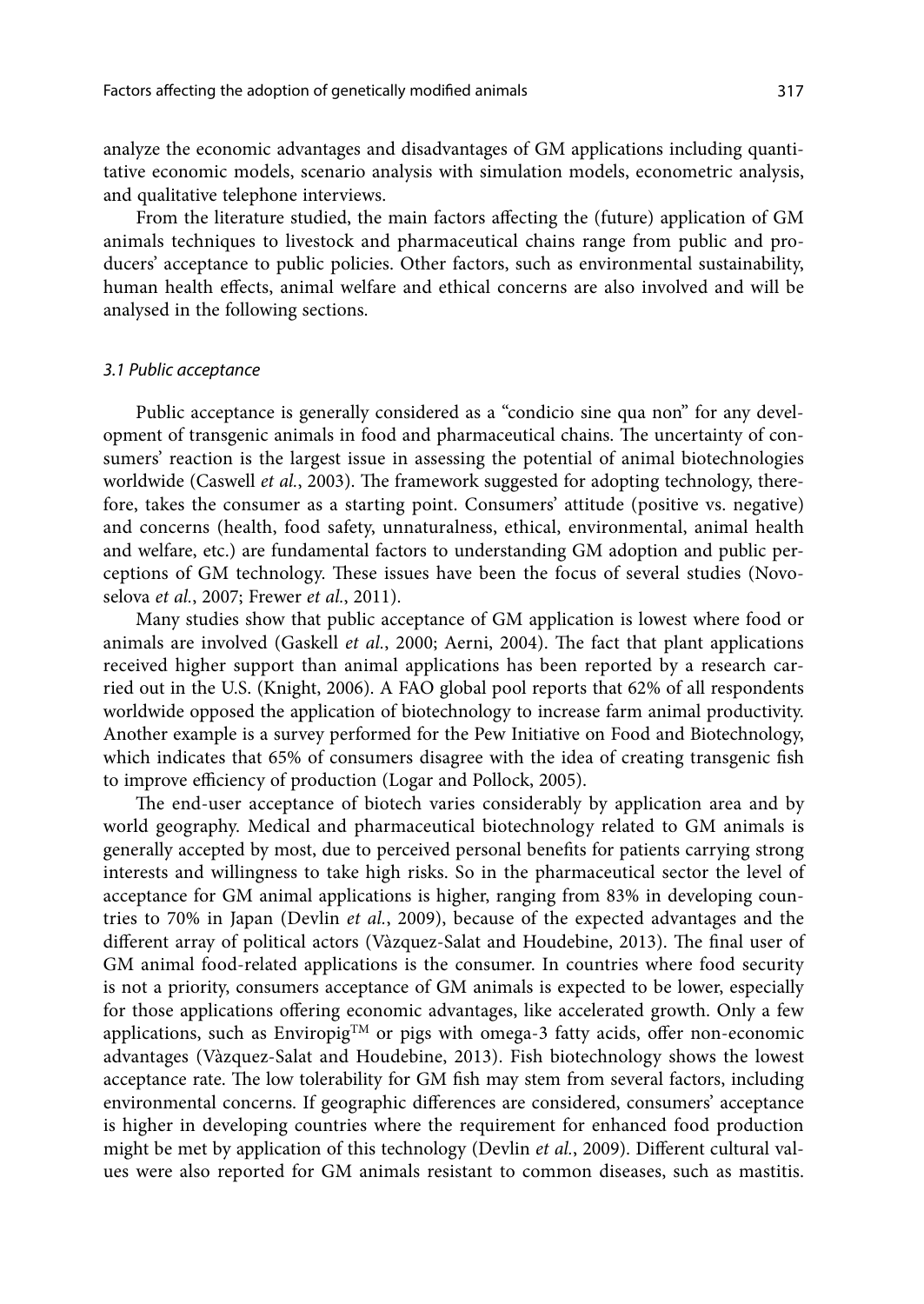American animal welfare organisations believed that application of GM would result in a welfare improvement for mammals, whilst their European counterparts consider it to be an excuse to worsen housing conditions and veterinary interventions, with a negative impact on animal welfare (Vàzquez-Salat and Houdebine, 2013). Another study shows that disease-resistant animals were the most accepted among livestock-derived products by U.S. consumers, while the least accepted were animals producing tastier and tender meat, those producing human organs for xenotransplantation, and those providing increased outputs (Knight, 2006).

Some empirical studies analyze consumer acceptance of specific GM products, e.g. reporting a higher consumer preference of conventional over GM pork (Novoselova *et al.*, 2005). In this case, the negative perception of GM pork may be compensated by improvements in quality, increased animal health and welfare (Greger, 2011), a lower impact on the environment, less residues and a price discount (Novoselova *et al.*, 2005). Increased animal welfare has the most positive effect on consumer choices, whereas improvement in environments receives the lowest utility. This means that, according to this study, consumers trade off GM applications with significant benefits, included price discount. In other words, they have an interest in GM products as long as they bring them different benefits and they are substantially cheaper. The amount of monetary compensation is also dependent on GM application (Novoselova *et al.*, 2005).

Price discount is the most quoted personal benefit for accepting GM salmon (Kuznesof and Ritson, 1996, Grunert *et al.*, 2001, Bennet *et al.*, 2005). Other benefits associated with GM salmon consumption are health benefits, resulted from higher omega-3 intake (Lutter and Tucker, 2002; Qin and Brown, 2006; Smith *et al.*, 2010) and environmental benefits, from reducing the need for chemical usage (Bennet *et al.*, 2005) or using less fodder (Grunert *et al.*, 2001). Low consumer acceptance results in high price discounts required by consumers to buy GM salmon, or premium price to avoid this product (Kaneko and Chern, 2005, Chen and Chern, 2004, Chern and Rickertsen, 2004, Grimsrud *et al.*, 2002). Consumer acceptance in the U.S. is higher than in Europe, which leads to a lower price discount required than for European consumers (Chern and Rickertsen, 2004). Other important factors, like environmental sustainability, human health effects, animal health and welfare and ethical concerns may also affect consumer acceptance of GM fish.

In this context, a study conducted within the PEGASUS project analysed 71 papers containing data on public perceptions of agri-food applications of genetic modification (Frewer *et al.*, 2013). These papers were published between 1994 and 2010, reporting on data collected between 1990 and 2008, and were amenable to formal meta-analysis. The results indicate that consumer intention to use the products of GM animals was lower than for GM plants or for GM applications in general, independent of region. Among Europeans, there was less intention to purchase and a lower acceptance for the products derived from GMOs than in Asia and North America. Similarly, results show that North American and Asian consumers had more positive attitudes to GM applied to agri-food production compared to Europeans. North Americans perceived more benefits associated with GM overall when compared to Europeans and Asians. However, benefit perception increased with time in all of the regions for which analysis was possible. This effect occurred independent of whether the target of the application was focused on GM animals, plants or generic applications. North American, South American and Asian participants perceived fewer risks than Europeans. Risk percep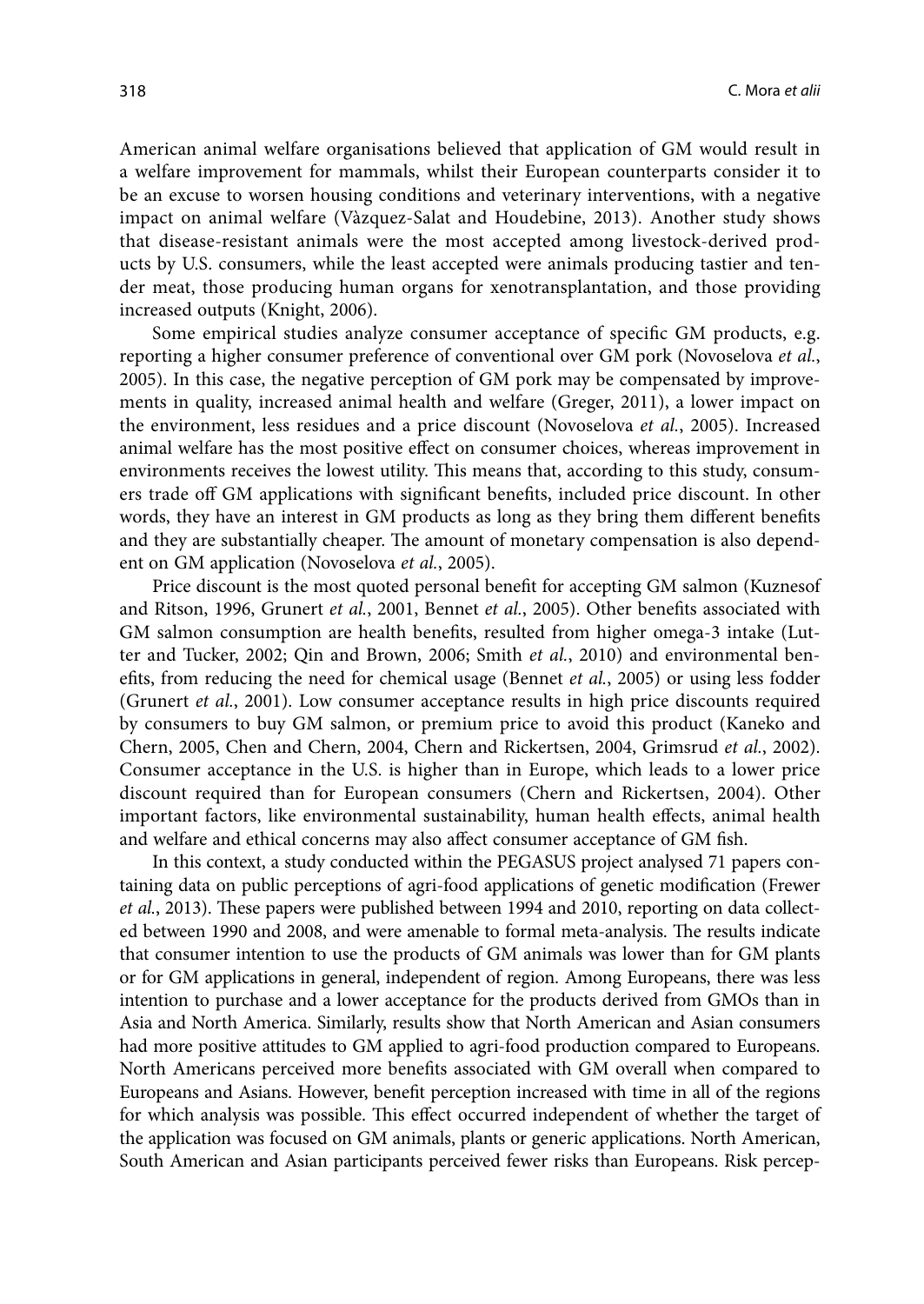tion increased with time, almost equally compared to benefit perception increase, independent of region and of target organism. In contrast, ethical and moral concerns were greater in North America and Asia compared to those in Europe.

### *3.2 Producers' acceptance*

Like consumers, producers may also have concerns about the adoption of a new technology. Uncertainty surrounding the way the technology will perform in the future, concerns related to increased dependency on input suppliers, expectations of higher input prices, problems related to coexistence at the production stage and segregation along the supply chain, uncertainty of the results and of the likely consumer acceptance, are among the main producers' concerns cited in the literature reviewed (Melo *et al.*, 2007; Novoselova *et al.*, 2007; Areal *et al.*, 2012). It is also clear that producer acceptance will depend on the benefits expected from the GM application (reduction of feeding costs, increase yields, etc.) and on how costs and benefits are distributed across the chain. It is often argued that the costs of technology adoption occur in one stage of the chain, while the benefits are perceived in another stage (Novoselova *et al.*, 2007).

Initially, the methods for animal transgenesis, such as microinjection technology (i.e. DNA transfer via direct microinjection into a pronucleus or cytoplasm of embryo), were highly inefficient, but recent scientific advances have overcome many of these technical difficulties (Houdebine, 2009). However, it has been suggested that GM animal applications for food production are more technically difficult to develop than the pharmaceutical ones, mostly because of difficulties in selecting the appropriate target genes and because of increased welfare concerns, especially regarding growth-related transgenesis (Vàzquez-Salat and Houdebine, 2013). Moreover, the long reproductive cycles of large animals, such as cows, is considered as a major limiting factor, since projects involving such animals require significant investment over extended periods of time (Vàzquez-Salat and Houdebine, 2013). Compared to mammals, avian species are easy to raise and have short reproductive cycles and high egg production; they are therefore particularly suited to more efficient production of commercially valuable and biologically active proteins in egg white for pharmaceutical and industrial use (Li and Lu, 2010). Similarly, the high research attention placed on transgenic fish is explained by technical factors, i.e., a higher production of eggs that can be more easily manipulated (Aerni, 2004), as well as by economic reasons, since fish farming is a rapidly growing market (Menozzi *et al.*, 2012).

It has also been suggested that existing structural differences in different production chains will also have an effect in the adoption of GM animals. The strong vertical integration and the powerful role of multinational companies in sectors like pharmaceuticals may facilitate the adoption of a new application (Vàzquez-Salat and Houdebine, 2013). The commercial release of transgenic animal products into food chains may also require new boundaries, e.g., segregation and other handling measures required to guarantee coexistence (Areal *et al.*, 2012). This implies additional costs on the production chains while also creating new objects of governance requiring specific regulatory attention (Bloomfield and Doolin, 2011). The production of high-value products from transgenic livestock, e.g. lactose-free milk, could also affect the structure of agricultural industry with new niches and segmented markets (Melo *et al.*, 2007).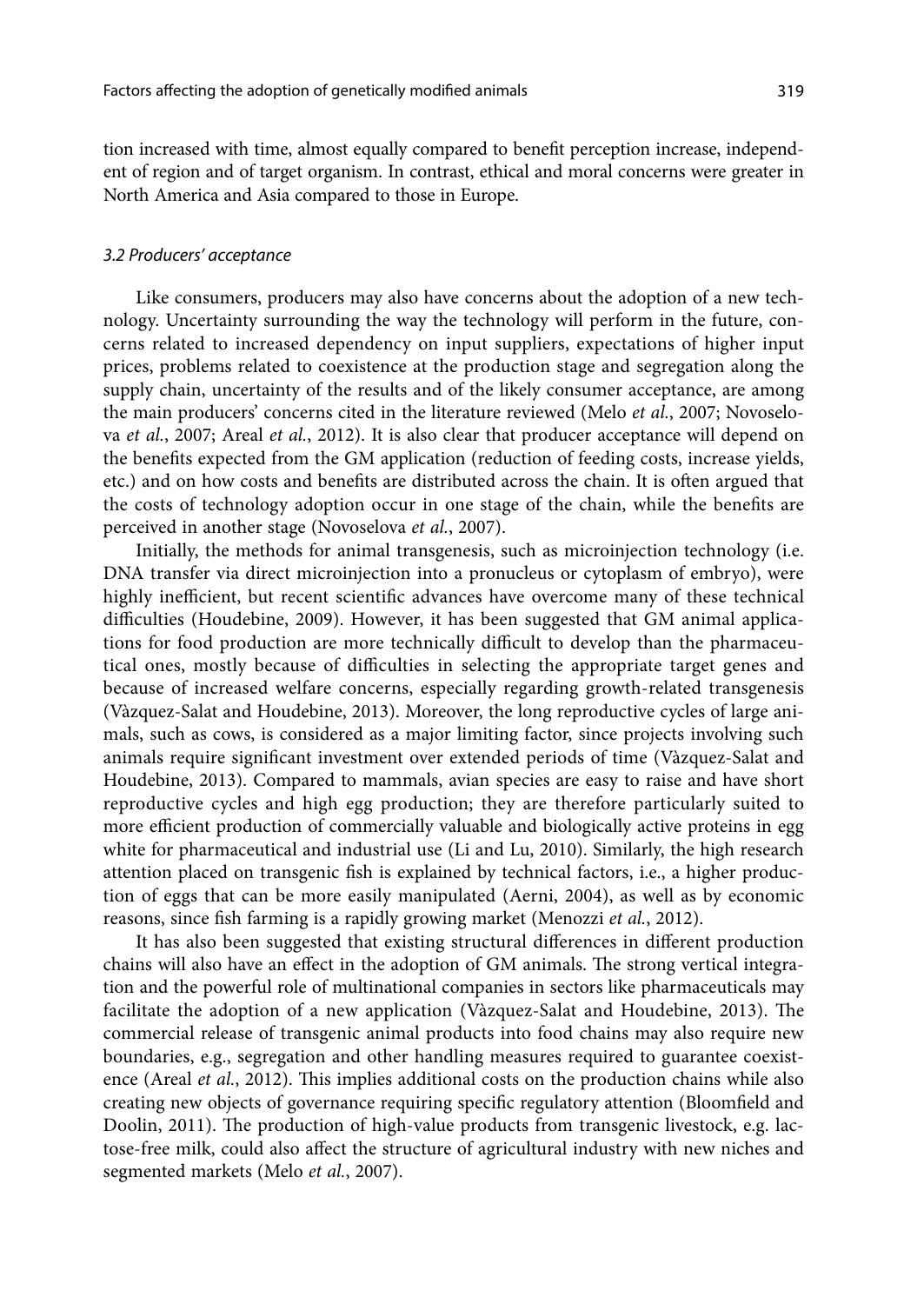In the specific case of aquaculture, it has been suggested that a company that produces a new growth-enhanced salmon may not just face scepticism from consumers, but may also be shunned by the fishery industry itself. American aquaculture producers have been described as reluctant to accept GM fish, and aquaculture producers' association in Norway reassured the consumer that they will not use GM salmon in their farms (Vazquez-Salat and Houdebine, 2012). Established local fish producers might fear new competition from transgenic fish and a radical change in the market structure of the sector. If transgenic fish become widely grown because of their higher efficiency, and if special broodstock are required to produce fry for on-growing to adults, which cannot be used as broodstock, a dependency on input suppliers is created. Depending on the arrangements made for seed supply, this dependency may become more or less oppressive for fish farmers (Beardmore and Porter, 2003). In turn, retailers, who wield most market power in the food business and value consumer concerns more strongly than producers' innovative strategies, may be unwilling to buy transgenic fish and run the risk of being ostracized by their customers. Companies may also be afraid of anti-GMO campaigns by activist groups which might negatively affect the public image of the brand (Aerni, 2004).

The picture varies considerably if we consider the pharmaceutical sector. Biopharming is the production of pharmaceutical compounds in plant and animal tissue in agricultural systems and it is considered as the next major development in both farming and pharmaceutical production (Kaye-Blake *et al.*, 2007). For biomedical applications, GM animal technology not only enjoys the greatest public acceptance due to perceived personal benefits – such as obtaining cheaper drugs produced more quickly – overriding other ethical concerns (Devlin *et al.*, 2009), but also commands supreme economic incentives. For pharmaceutical firms the use of transgenic animals for producing proteins and other pharmaceutical compounds in milk and other animal tissues, promises a method for reducing production costs and increasing yields. However, due to the high costs, the production of transgenic animals such as pig, goat, sheep and cattle must bring an elevated profit in order to be an economically feasible investment. Drugs produced by animal bioreactors, although highly valuable, are often targeted to a small community of patients which makes these applications less attractive to multinational companies' investment (Vàzquez-Salat and Houdebine, 2013). Nonetheless, the production of high-value pharmaceutical substances is the principal and most promising application for animal transgenesis (Melo *et al.*, 2007). So it is not surprising that the recombinant protein ATryn<sup>®</sup> (human antithrombin-III) produced in transgenic goats' milk was approved in the EU in 2006 (Houdebine, 2009) and the Ruconest<sup>TM</sup> (Rhucin<sup>\*</sup> outside the EU), a recombinant C1-inhibitor produced by a GM rabbit, in 2010 (Vàzquez-Salat and Houdebine, 2013).

#### *3.3 Policy implications*

Public policies affect the profitability of private R&D investment through mechanisms that include direct public funding of research, intellectual property rights legislation, regulatory policies, financial and tax policies, education policies and other policies covering the environment and industry (Caswell *et al.*, 2003). Several documents have been produced to provide insights into the governance of products derived from transgenic animals (Gavin, 2001; Kleter and Kok, 2010). Food safety and environmental risk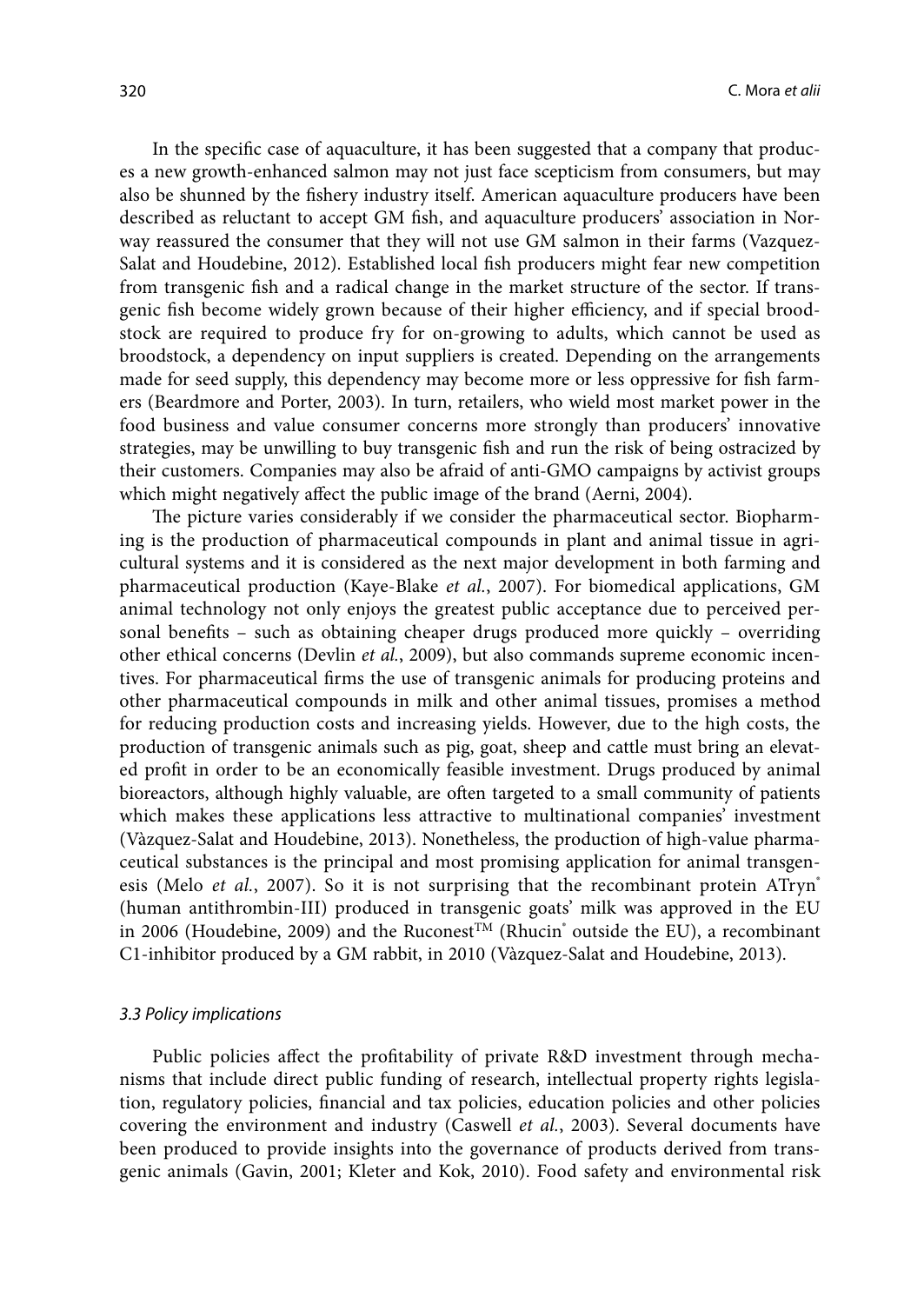assessments are considered fundamental steps to deal with these new technology applications. Recently, a review was carried out on behalf of the European Food Safety Authority (EFSA) to define environmental risk assessment criteria for GM fish to be marketed in the EU (Cowx *et al.*, 2010). It has also been argued that, as decisions made by one country may affect the others, different approaches towards decision-making should be harmonized as much as possible (Le Curieux-Belfond *et al.*, 2009).

Intellectual property rights (i.e. patents, trademarks and copyrights) influence a firm's incentive to invest in R&D by enhancing a firm's ability to capture rent and profits resulted from the innovation (Caswell *et al.*, 2003). In the case of biotechnology and transgenic animal in particular, this is a very difficult issue. The transgenic animals' patent debate is not confined to technical and legal arguments and has extended over ethical and political issues, including public opinion. Many products of nature (like specific antibiotics, microorganisms, protein etc.) have been successfully patented protecting the innovators right to reproduce. But it is debatable whether a naturally occurring substance can be patentable, as it lacks novelty and inventive steps. However, if a product of nature is enriched, purified or modified in an industrially useful format, it is then patentable. Biological materials which previously existed in nature are patentable provided they are purified from their natural environment and confirm to the general patentability principles regarding novelty, non-obviousness, utility and sufficiency of disclosure (Daneshyar *et al.*, 2006).

The future of private industry funding for biotechnology R&D will be influenced by the regulations in force. For instance, multinational companies in the pharmaceutical industry were believed to be unwilling to invest in GM applications until they are accepted by regulatory agencies such as the U.S. Food and Drug Administration (FDA) or the European Medicines Agency (EMA) (Vàzquez-Salat and Houdebine, 2013). In particular, environmental and food safety regulations are expected to affect the profitability of R&D by i) increasing the costs of developing new technology by: extending the time necessary to bring a product to market and ii) increasing the cost of meeting stricter standards (Caswell *et al.*, 2003). Regulatory policy and industry practices associated with transgenic livestock must be transparent and effectively communicated to achieve consumer acceptance (Kochhar and Evans, 2007). Strict control of an animal or a herd starts at the level of identification. Reliable and permanent identification is already available in the livestock industry in many forms, such as ear tags, ear tattoos, external electronic transponders, subcutaneous electronic transponders, etc. (Gavin, 2001). Segregation measures along the supply chain to guarantee coexistence of GM and non-GM animals and derived products may impact producers' willingness to adopt the technology (Areal *et al.*, 2012). Therefore, the impact of heavy regulatory procedures may be stronger in the breeding sector, where the abilities of small and medium enterprises to efficiently comply with it can be limited, than in the pharmaceutical sector, where the market is highly harmonised and shaped to absorb the administrative regulatory burden (Vàzquez-Salat and Houdebine, 2013).

Labelling and information policies could be a solution in helping consumers to make a deliberate choice and in helping producers to differentiate their products. Assuming that GM animals and derived products will be properly labelled in the EU once approved and commercially available, it is unclear whether the food obtained from GM animals will have to be labelled on other markets. The U.S. FDA is now debating whether GM salmon should be labelled (U.S. Food and Drug Administration, 2010), mostly for environmen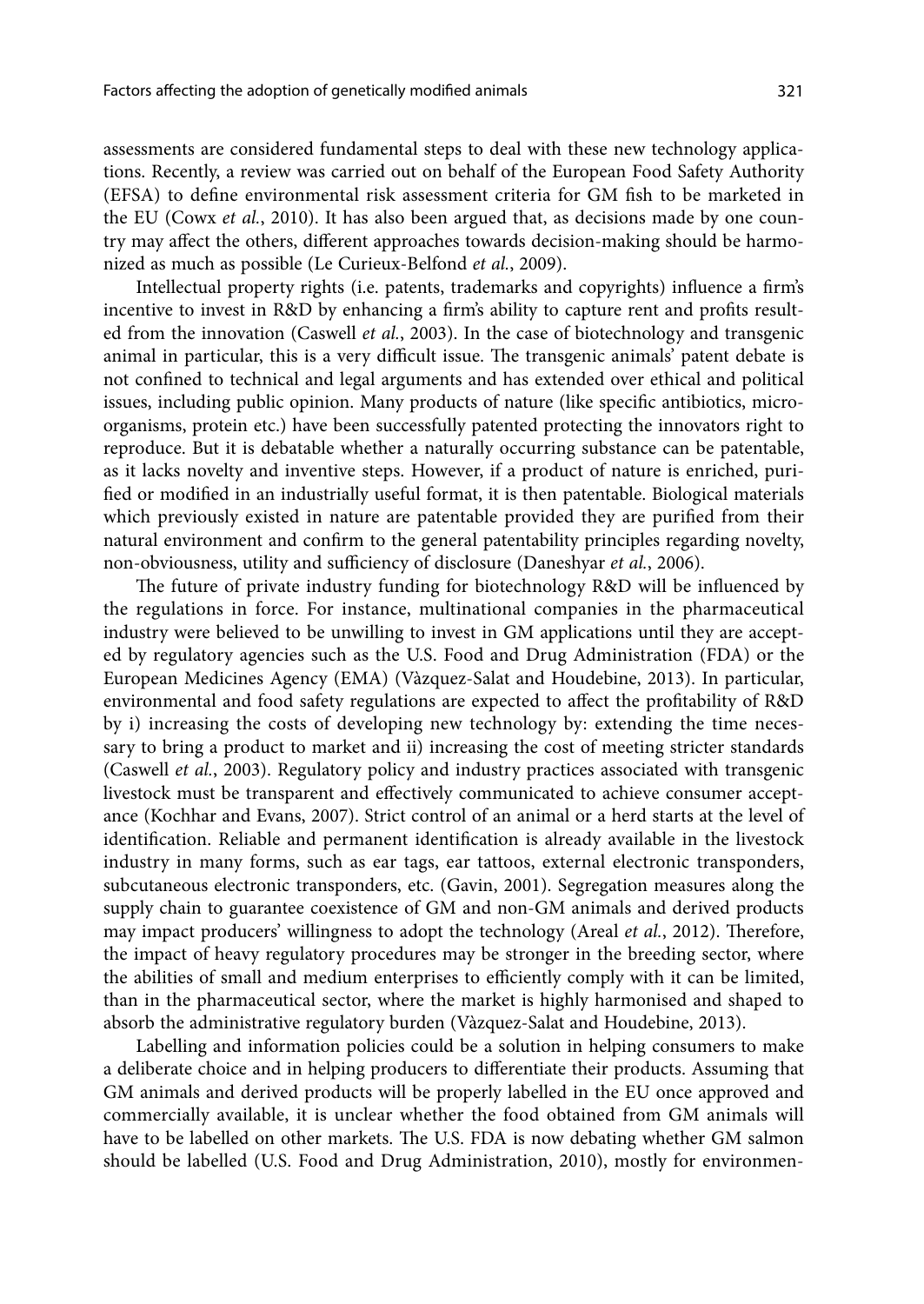tal and allergenicity reasons, although this would lead to a different solution compared to food from GM crops. Labelling regulations will lead to extra costs, including the costs of traceability (Novoselova *et al.*, 2007). Monetary costs associated with tracing and labelling biotech-derived animals and their products have to be taken into account, especially in countries like U.S. where such regulations are not in force for GM crops. Other costs that might be necessary to meet the regulatory requirements (e.g., segregation with physical containment for GM fish) will also have to be considered. The costs of complying with regulations will likely reduce the private profitability of the technology, but the public will benefit from reduced risk. Thus, the balance between the costs and benefits of the regulation will determine the social cost-effectiveness of the regulation (Caswell *et al.*, 2003).

Finally, it has been argued that GM animals will likely face similar regulatory challenges in the U.S. and EU for their strict regulations in both pharmaceutical and food sectors. However, it is not clear yet if these regulations will also be applied in other countries where investment is high (e.g., Argentina and China), or if a more favourable regulatory framework will offer a competitive advantage (Vàzquez-Salat and Houdebine, 2013). In this context, China, where regulatory requirements for the approval of GM animals and derived products are already in place, is expected to take the lead thanks to a favourable policy environment and steady investments in this field.

# **4. Life science factors affecting the adoption of GM animals**

As explained above, the PEGASUS project also explored the factors of GM animals producing food, feed or pharmaceuticals which have an advantageous or disadvantageous impact from a life science perspective. The outcomes were summarized in a project report (Kostov *et al.*, 2011). From a general, overall review of the literature and risk assessment guidance documents [including the Codex alimentarius and scientific panels of the European Food Safety Authority (EFSA)], different categories of factors were identified. These were human health, animal health and welfare, the environment, sustainability and agro-biodiversity.

Human health considerations include the potential effects on consumers of GM animal-derived foods as well as humans, such as farmers, coming into contact with the animals. For the safety of foods produced from GM animals, internationally harmonized guidelines have been published by the FAO/WHO Codex alimentarius (Codex alimentarius, 2009). This is an international organization representing nations of the world which sets internationally recognized standards and codes of conduct for food quality and safety. The scientific panels of EFSA on genetically modified organisms and on animal health and welfare recently published guidance on the assessment of food and feed safety as well as animal health and welfare, which expands upon the Codex alimentarius' (EFSA, 2012). A central role in the approach recommended by Codex alimentarius and the EFSA GMO Panel is the comparative assessment of GM products with conventional non-GM counterparts with a history of safe use, in addition to the molecular characterization of the introduced genetic material. The focus of the additional tests is on the differences identified by this comparative analysis. Commonly considered items include the occurrence of unintended effects alongside targeted modification, potential toxicity and allergenicity (of the introduced or altered components), nutritional value, and horizontal gene transfer.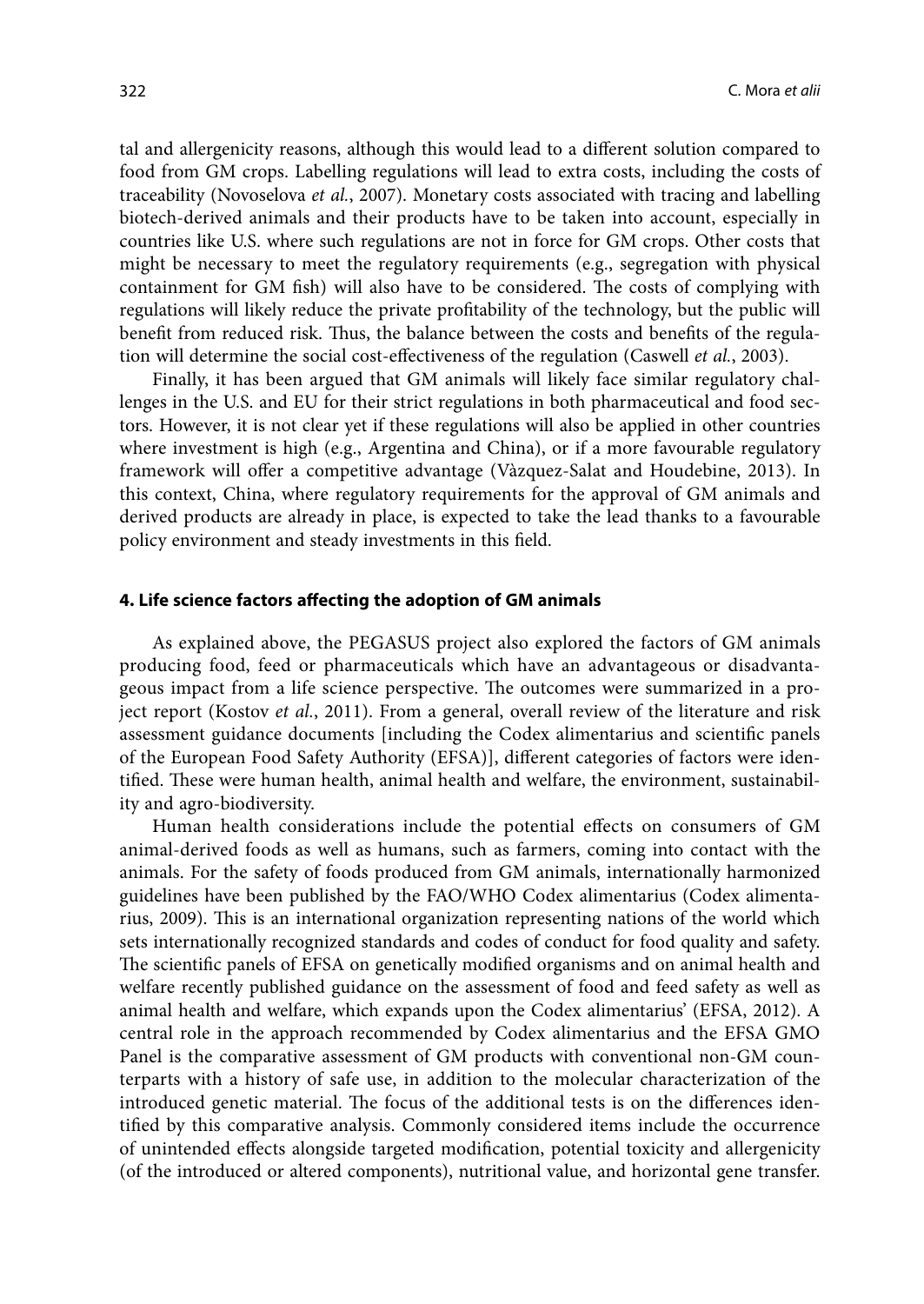Additional considerations include, for example, the potential transfer of zoonotic pathogens from the animal (acting as a reservoir) to humans and the safety of the vectors used for the transformation of the GM animal (e.g. viruses) (Codex alimentarius, 2009; EFSA, 2012). Among the advantages identified are the ability to produce enhanced quantities of food (food security) or food with increased quality characteristics, as well as new or ameliorated pharmaceuticals for the cure of patients. As a disadvantage, potential human health impacts linked to the use of this technology have to be assessed before the product can be marketed (Kostov *et al.*, 2011).

The impact on the health and welfare of the GM animals themselves are also a focus of attention. This includes the health of founder animals, selected further for desirable traits and absence of other adverse symptoms and used for commercial production as well as the first generations after genetic modification. The approach is comparative in this case too, and compares the impact of the genetic modification of the GM animal versus the health and welfare of non-GM animals. Moreover, health and other phenotypic characteristics of the GM animal compared to a non-GM animal may also serve as an important indicator for potential adverse effects on both consumers and people coming into contact with the animal. Welfare includes the ability of the animal to express its normal behaviour, among other things, and is linked to animal health. An advantage of the use of GM technology in animals is the ability to enhance resistance against parasites and diseases, while the disadvantages include possible suffering of the animals during the genetic modification process (including that of surrogate dams) as well as potentially adverse effects on the offspring (Kostov *et al.*, 2011).

The potential environmental impact of GM animals straddles a wide range of issues, of which two important ones are 1) the possible effects on wild populations, such as introgression or replacement (once the GM animal is released into the environment) and 2) the impact on the eco-system as a whole. These effects can be caused by either or both of two factors; the behaviour of the GM animal itself once released into the environment (e.g. after escape) and the production systems used for raising the GM animal as compared to conventional systems. The possible advantages identified include the decreased environmental burden of more efficient production systems as well as diminished requirements for space and inputs (e.g. for rapidly growing farmed fish). The possible disadvantages identified include possible disruption of ecosystems and loss of biodiversity of wild populations (Kostov *et al.*, 2011).

With regard to the issues of sustainability, this relates to the ecological footprint of the production system for raising the GM animal (and whether this has changed as compared to conventional production). Agro-biodiversity relates to the animal breeds that are available to breeders for creating new breeds with desirable characteristics. A possible advantage of GM animals in this respect is that this technology widens the genetic resources available to the breeders for improvement of animal characteristics (such as disease resistance). On the other hand, there may be a loss of agro-biodiversity of commercially used breeds (e.g., if less competitive than GM animals) as well as issues related to the privatization of genetic resources (e.g., patenting) (Kostov *et al.*, 2011).

The advantages and disadvantages from life science perspectives have been further explored in depth in three case studies, growth-enhanced salmon, dairy cattle producing human lactoferrin through their milk, and rabbits producing humanized polyclonal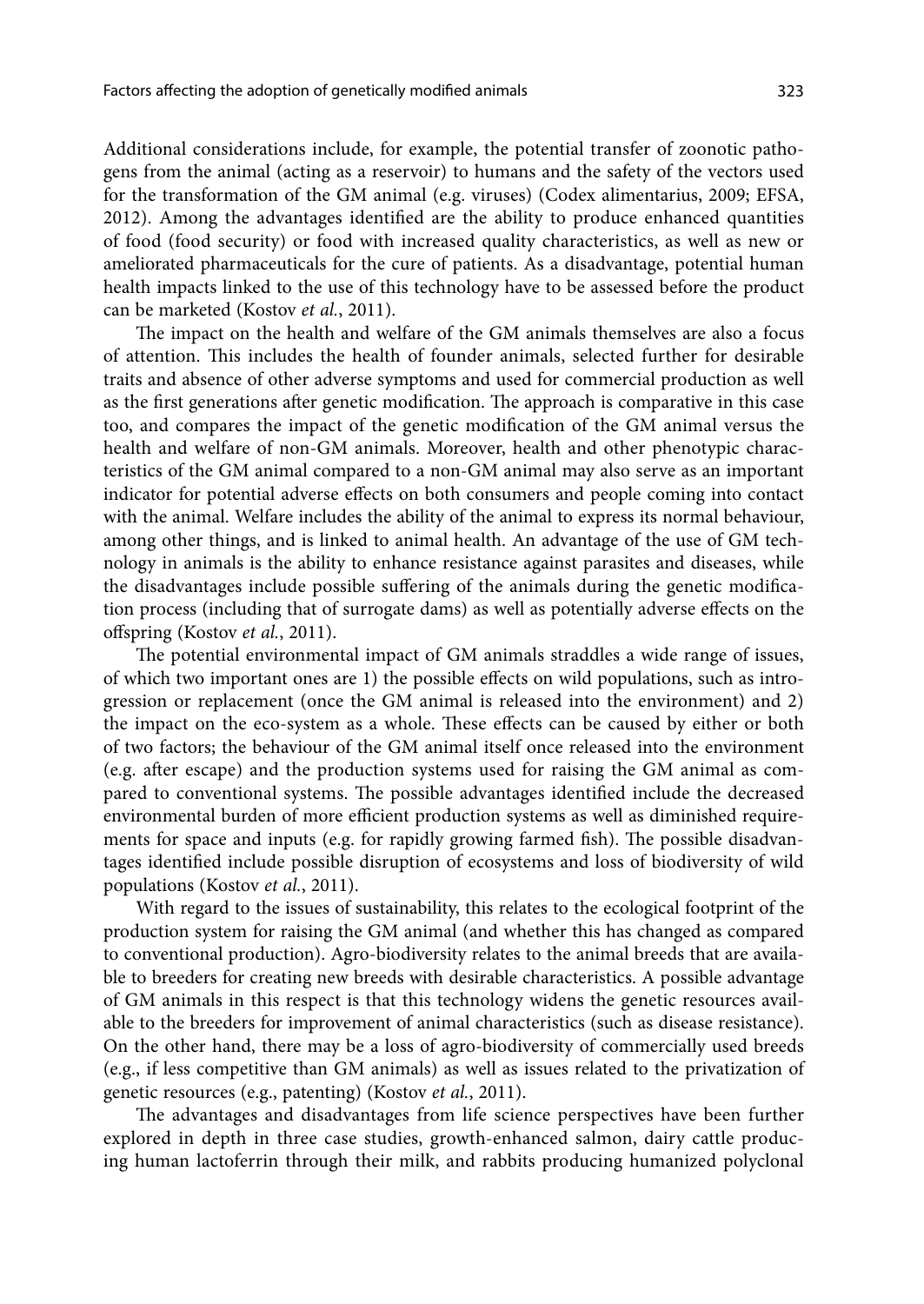antibodies. These case studies include aspects of terrestrial and aquatic animals, as well as food and pharmaceutical applications (Kostov *et al.*, 2011).

Growth-enhanced GM salmon, which is to be used in aquaculture, does not grow bigger than conventional cultured salmon but reaches its marketable size within a shorter time span. The possible advantages identified include nutritional benefits for consumers if fish becomes more affordable and hence is consumed in greater amounts by certain segments of the population (leading to increased uptake of omega-3 fatty acids). Another envisaged advantage is decreased environmental burden caused by aquaculture systems employing GM fish owing to less feed inputs required and less waste for the same outputs. Possible disadvantages are animal health issues, such as skeletal deformations observed in some studies on experimental GM fishes and enhanced stress under oxygen-deprived conditions caused by increased need for oxygen. An environmental issue, and a possible disadvantage, which has received a lot of attention surrounding the potential market introduction of growth-enhanced salmon, is the effect of escape of such fish into the wild on natural salmon populations. Because of this, one company seeking market approval in the USA has proposed to grow this salmon in tanks in land-locked facilities instead of the conventional aquaculture practice employing pens in open waters (Kostov *et al.*, 2011).

With regard to the recombinant human lactoferrin protein (naturally occurring in human mother's milk) produced through the milk of GM dairy cattle, it is noted that this product may have different purposes. For example, lactoferrin's antibacterial properties may strengthen the animal's defence against certain bacterial infections, such as mastitis. Because of its antibacterial properties, it may also find applications in human medicine, after purification from the bovine milk. Moreover, because of its iron-binding capacities, the bovine form of lactoferrin has been used as an ingredient for baby and infant foods. The human version of this protein could help consumers to avoid allergic reactions. Depending on the application chosen, the products could thus fall under different categories, each covered by a different legislation (besides GMO regulations), such as dietary supplements, human or veterinary medicine, or foods for medicinal or particular nutritional uses. A possible advantage of the GM dairy cattle producing recombinant human lactoferrin is the improved health of humans and animals, while possible disadvantages include animal health and welfare effects on the first generation of offspring and their dams (so-called "large offspring syndrome", which may occur at high frequencies as a result of cloning techniques for creating the GM animals) (Kostov *et al.*, 2011).

With regard to the production of humanized polyclonal antibodies in rabbits, this aims at the application of antibodies for "passive immunization" of human subjects against the antigens, such as pathogens, with which the rabbits have been challenged so as to trigger the production of antibodies neutralizing the antigen. These antibodies contain a range of molecules with slightly different structures that recognize distinct parts on the antigen, to which they bind, forming an antibody-antigen complex that can be further neutralized by specialized cells of the host's immune system. Replacing the rabbit's own polyclonal antibodies with a humanized version helps to prevent possible reactions against rabbit-derived proteins when antibodies purified from serum of immunized GM rabbits are used in human subjects. A wide range of antigens can be used to challenge the GM rabbits so as to trigger the production of antibodies recognizing these antigens. This provides a flexible production platform that can be employed against a great variety of dis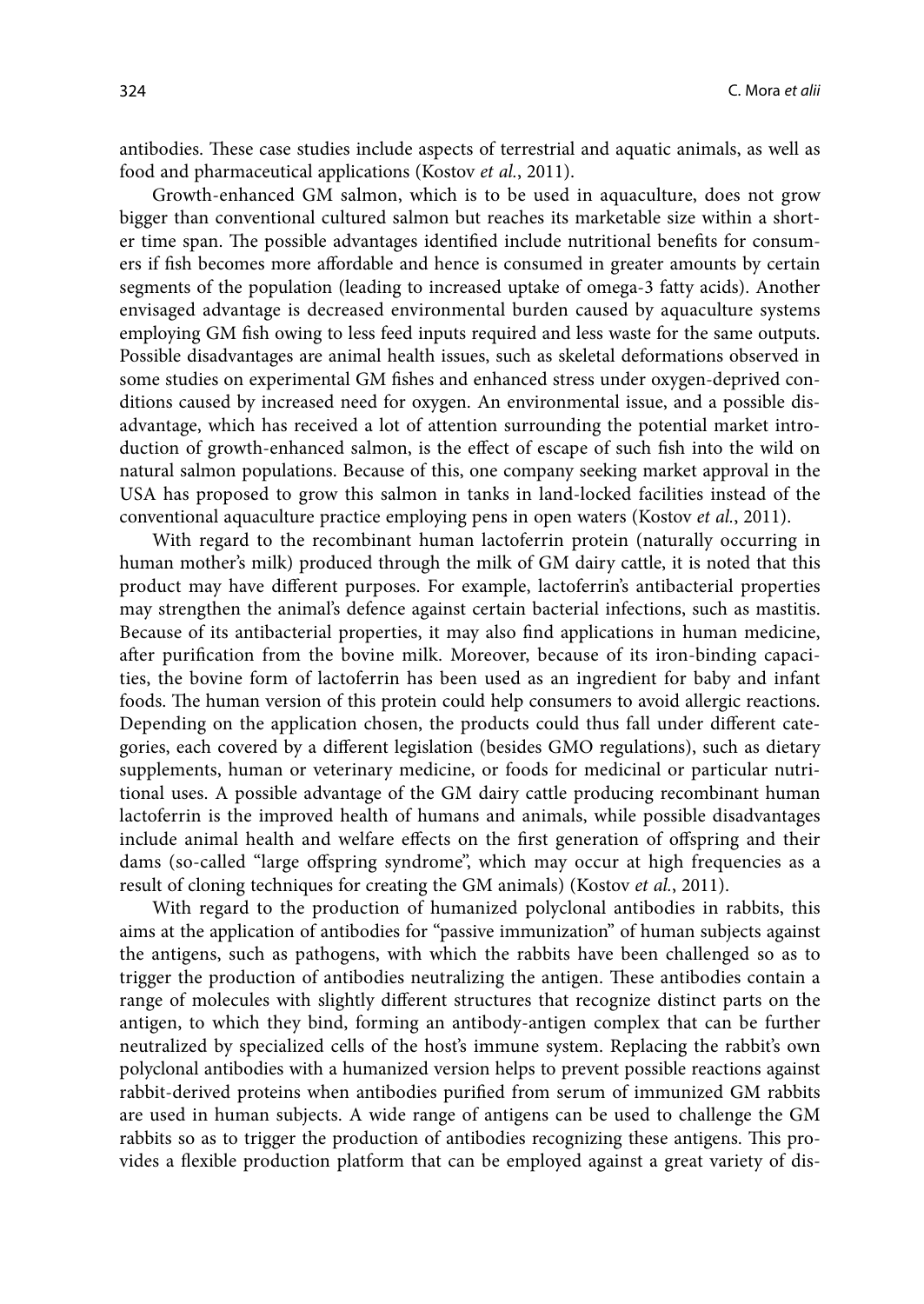eases to be treated with passive immunization, and is also envisaged as a possible advantage for human health. A possible disadvantage is the environmental consequences of a hypothetical escape of these animals into the wild. It is considered that GM animals used for production of pharmaceuticals will have to be kept in highly contained facilities under disease-free conditions, so that the animals would be unlikely to be able to cope with natural conditions in the hypothetical event of escape (Kostov *et al.*, 2011).

The case studies above show that a number of generalizations are possible on potential issues relating to food and feed safety, animal health and welfare, environmental safety, sustainability and agro-biodiversity. But at the same time each specific case also raised case-specific concerns and envisaged benefits from the life-science perspective.

## **5. Conclusions**

The production of transgenic animals, which could potentially have a big impact on the livestock and pharmaceutical chains, has proceeded much slower than genetic modification of crops. Improvements in animal biotechnology are expected to result in economic benefits for farmers, processors and consumers. Beside the direct economic effects, other externalities, both positive and negative, should be considered in the overall evaluation.

The interest in GM development in aquaculture is stronger than for terrestrial animals. There are several reasons for this; faster growth rates in fish and improved feed conversion rates that may result in a cost reduction, and thus lower market prices, which also explain why the economic impact of the introduction of GM fish could be significant. The case of growth-enhanced GM fish shows that benefits for producers, arising from increased growth rates and food conversion rates, may lead to a reduction in costs and, without a full transmission of these advantages to consumers, to an increase in gross margin. At the same time, environmental and human health risks should be considered in depth in the overall evaluation of the transgenic fish introduction. In fact, serious ecological concerns associated with GM fish farming may make necessary physical containment strategies, which may potentially limit the economic attractiveness of GM fish.

Biopharming is a new territory for the agricultural and pharmaceutical industries, and presents novel challenges for government regulators and others. Due to the high cost, the production of transgenic animals such as pig, goat, sheep and cattle must bring an elevated profit in order to be a feasible economic investment. For this reason, the production of high-value pharmaceutical substances, which correspond to a market worth billions of dollars, is currently the principal and most promising application for animal transgenesis. However, the financial commitment required during the protracted development phase has halted many attempts at commercial exploitation and, at present, only two drugs produced in this way have reached the market.

Given the rapid development of these technologies and the intense GM debate of the 1990s, some governments are beginning to produce a regulatory response to the marketing of GM animals. Experts argue that the distinction between the U.S. and EU approaches, which in the past accompanied the development of GM crops, might be less marked in the case of GM animals (Vàzquez-Salat *et al.*, 2012). Both players are going to face stakeholders' adversity, e.g. from animal welfare organizations, and a lower positive pressure from multinational companies. The regulatory strategy adopted by these global play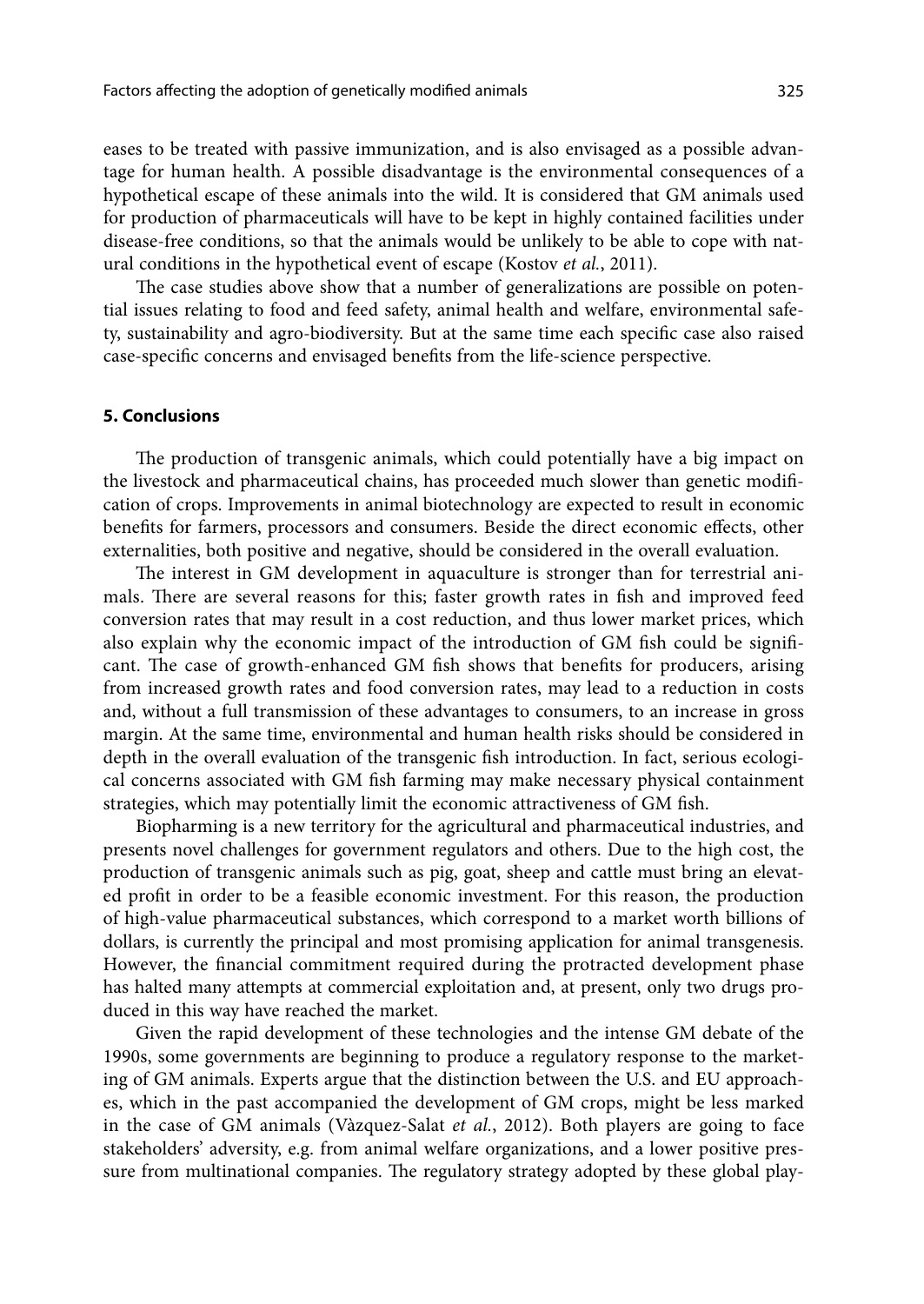ers will affect their ability to exploit the commercial potential of biotechnologies as well as international trade. In this context international bodies, such as FAO, World Health Organization (WHO) and World Organization for Animal Health (OIE), will have an important role in providing forums for neutral discussion and encouraging harmonization in the food sector (Vàzquez-Salat *et al.*, 2012).

A review of these issues in general and for the three case studies in particular (growthenhanced salmon, dairy cattle producing recombinant human lactoferrin, rabbits producing humanized polyclonal antibodies) shows that at present it is not possible to make generalizations on the possible advantages and disadvantages of GM animals from a life science perspective. So should one of these be introduced for possible marketing in Europe, a case-by-case approach will need to be followed for the assessment of these issues.

#### **Acknowledgments**

An earlier version of this paper was presented at the 1st AIEAA Conference 'Towards a Sustainable Bio-economy: Economic Issues and Policy Challenges'. 4-5 June, 2012, Trento, Italy. This research has been supported by the PEGASUS (Public Perception of Genetically modified Animals – Science, Utility and Society) project which is funded by the European Commission through the Seventh Framework Programme (grant agreement n. 226465). The following people contributed to the research described in this paper: P. Rüdelsheim, G. Smets (PERSEUS, Belgium); G. Dimov, T. Dzhambazova, K. Kostov (AgroBioInstitute, Bulgaria); L.M. Houdebine (INRA, France); A. Merigo, S. Pancini, G. Sogari (University of Parma, Italy); J. Bartels, M.J. Reinders, I. van den Berg, X. Zhang (LEI, the Netherlands); J. van Dijk, M. Groot, M. Noordam (RIKILT, the Netherlands); I.A. van der Lans, A.R.H. Fischer (Wageningen University, the Netherlands); S. Bremer, M. Kaiser (University of Bergen, Norway); G. Rowe (Institute of Food Research, U.K.); B. Salter, N. Vàzquez Salat (King's College of London, U.K.); M. Brennan, L.J. Frewer, M. Raley (University of Newcastle, U.K.); K. Millar (University of Nottingham, U.K.). In particular, we gratefully acknowledge leadership and coordination of Prof. Lynn Frewer. The information contained in this paper reflects only the authors' opinions and the sole responsibility lies with the authors. The European Commission is not liable for any use of the information contained therein.

## **References**

- Aerni, P. (2004). Risk, regulation and innovation: The case of aquaculture and transgenic fish. *Aquatic Sciences* 66: 327-341.
- Areal, F.J., Riesgo, L., Gómez-Barbero, M. and Rodríguez-Cerezo, E. (2012). Consequences of a coexistence policy on the adoption of GMHT crops in the European Union. *Food Policy* 37: 401-411.
- Arksey, H. and O'Malley, L. (2005). Scoping studies: towards a methodological framework. *International Journal of Social Research Methodology* 8: 19-32.
- Beardmore, J.A. and Porter, J.S. (2003). Genetically modified organisms and aquaculture. Rome, Italy: FAO Fisheries Circular No. 989.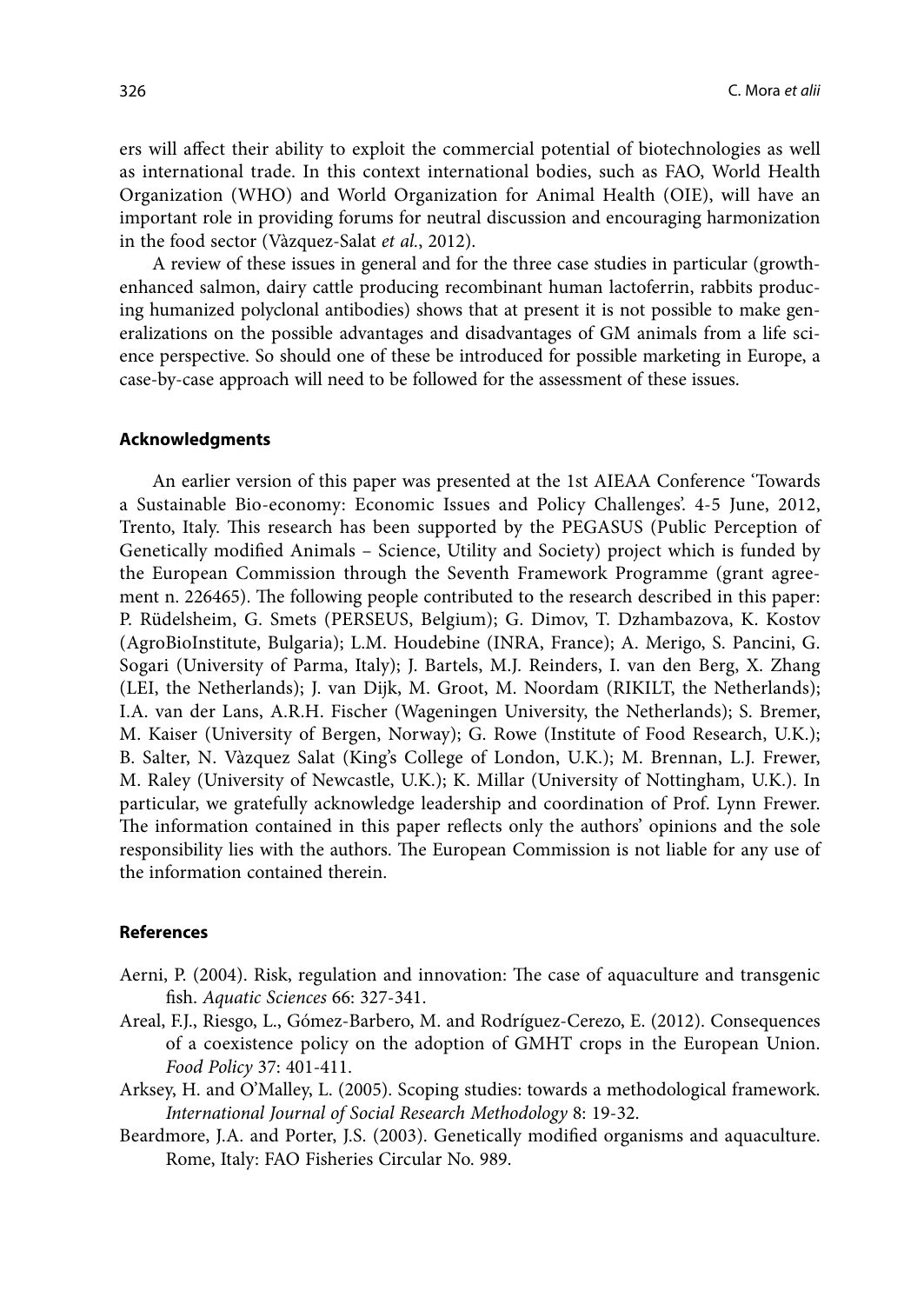- Bennett, B., D'Souza, G., Borisova, T. and Amarasinghe, A. (2005). Willingness to consume genetically modified foods – the case of fish and seafood. *Aquaculture Economics & Management* 9: 331-345.
- Bloomfield, B.P. and Doolin, B. (2011). Imagination and technoscientific innovations: Governance of transgenic cows in New Zealand. *Social Studies of Science* 41(1): 59-83.
- Caswell, M.F., Fuglie, K.O. and Klotz, C.A. (2003). Agricultural biotechnology: an economic perspective. New York: Novinka book.
- Chen, H-Y. and Chern, W.S. (2004). Willingness to pay for GM foods: results from a public survey in the USA. In: Evenson, R.E. and Santaniello, V. (eds.), Consumer acceptance of Genetically Modified Foods, London: CABI Publishing, 117-129.
- Chern, W.S. and Rickertsen, K. (2004). A comparative analysis of consumer acceptance of GM food in Norway and the USA. In: Evenson, R.E. and Santaniello V. (eds.), Consumer acceptance of Genetically Modified Foods, London: CABI Publishing, 95-109.
- Codex alimentarius (2009). Foods derived from modern biotechnology (2nd edition). Rome: Codex alimentarius Commission, Joint FAO/WHO Food Standards Programme, Food and Agriculture Organization. ftp://ftp.fao.org/codex/Publications/ Booklets/Biotech/Biotech\_2009e.pdf
- Cowx, I.G., Bolland, J.D., Nunn, A.D., Kerins, G., Stein, J., Blackburn, J., *et al.* (2010). Defining environmental risk assessment criteria for genetically modified fishes to be placed on the EU market. Scientific/Technical Report submitted to EFSA, Parma: EFSA.
- Daneshyar, S.A., Kohli, K. and Khar, R.K. (2006). Biotechnology and intellectual property. *Scientific Research and Essay* 1: 20-25.
- Devlin, R.H., Raven, P.A., Sundstrom, L.F. and Uh, M. (2009). Issues and methodology for development of transgenic fish for aquaculture with a focus on growth enhancement. In: Overturf, K. (ed), Molecular research in aquaculture, Ames (Iowa): Wiley-Blackwell publishing, 217-260.
- EFSA (2012). Guidance on the risk assessment of food and feed from genetically modified animals and on animal health and welfare aspects. *EFSA Journal* 10: 2501 [43 pp.] http://www.efsa.europa.eu/en/efsajournal/doc/2501.pdf
- Frewer, L.J., Bergmann, K., Brennan, M., Lion, R. Meertens, R., Rowe, G., Siegrist, G. and Vereijken, C. (2011). Consumer response to novel agri-food technologies: Implications for predicting consumer acceptance of emerging food technologies. *Trends in Food Science and Technology* 22: 442-456.
- Frewer, L.J., van der Lans, I.A., Fischer, A.R.H., Reinders, M.J., Menozzi, D., Zhang, X., van den Berg, I. and Zimmermann, K.L. (2013). Public Perceptions of Agri-food Applications of Genetic Modification – A Systematic Review and Meta-Analysis. *Trends in Food Science and Technology*.
- Gaskell, G., Allum, N., Bauer, M., Durant, J., Allansdottir, A., Bonfadelli, H. *et al.* (2000). Biotechnology and the European Public. *Nature Biotechnology* 18: 935-938.
- Gavin, W.G. (2001). The future of transgenics. *Regulatory Affairs Focus* May 2001: 13-18.
- Greger, M. (2011). Transgenesis in animal agriculture: addressing animal health and welfare concern. *Journal of Agricultural and Environmental Ethics* 24: 451-472.
- Grimsrud, K.M., McCluskey, J.J., Loureiro, M.L. and Wahl, T.I. (2002). Consumer attitudes toward genetically modified food in Norway. American Agricultural Economics Association Annual Meeting, July 28–31, Long Beach, California.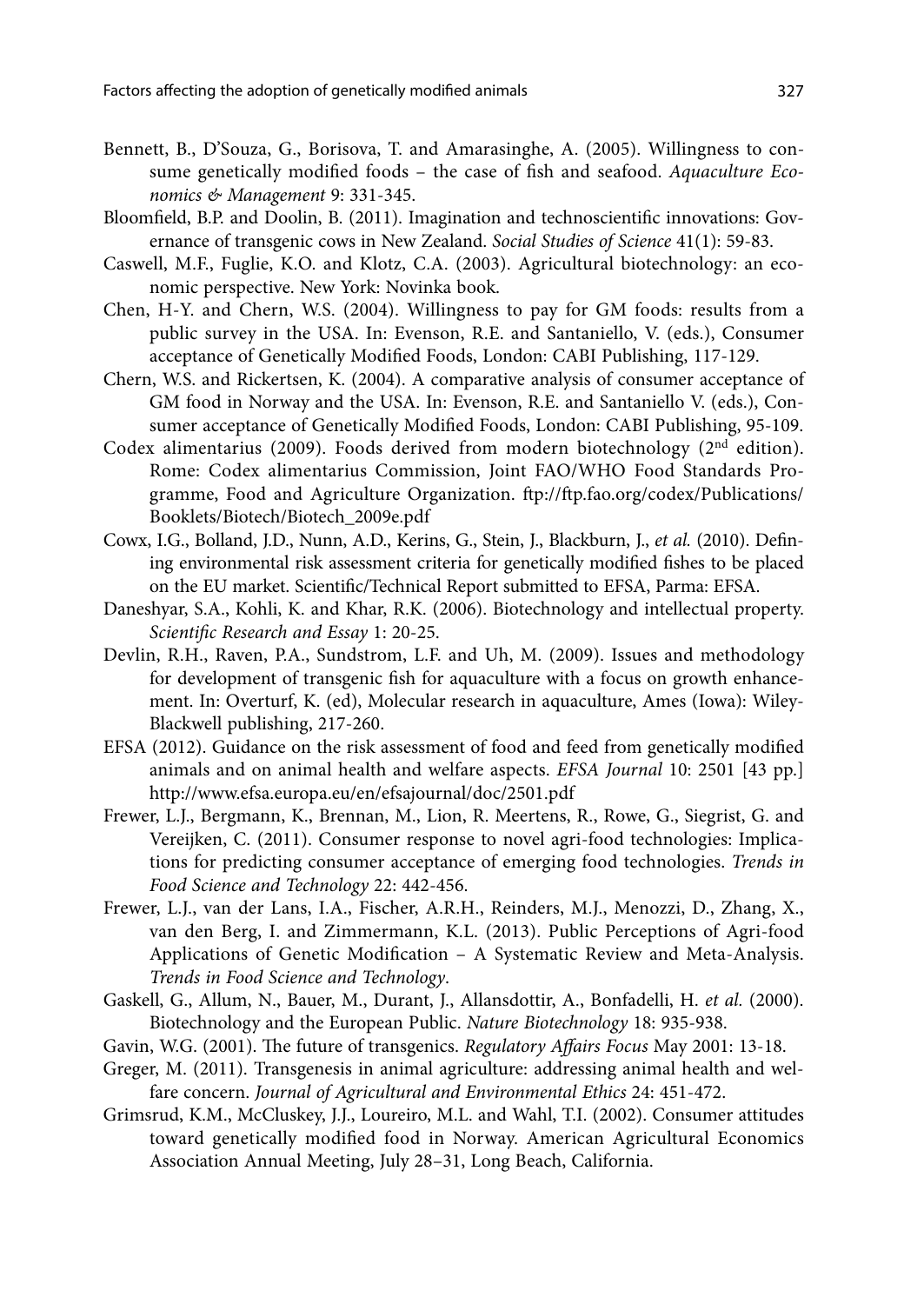- Grunert, K.G., Lahteenmaki, L., Nielsen, N.A., Poulsen, J.B., Ueland, O. and Astrom, A. (2001). Consumer perceptions of food products involving genetic modification – results from a qualitative study in four Nordic countries. *Food Quality and Preference* 12: 527-542.
- Houdebine, L.M. (2009). Production of pharmaceutical proteins by transgenic animals. *Comparative Immunology Microbiology and Infectious Diseases* 32: 107-121.
- Kaneko, N. and Chern, W. (2005). Willingness to Pay for Genetically Modified Oil, Cornflakes, and Salmon: Evidence from a U.S. Telephone Survey. *Journal of Agricultural and Applied Economics* 37: 701-719.
- Kaye-Blake, W., Saunders, C. and Ferguson, L. (2007). Preliminary Economic Evaluation of Biopharming in New Zealand. Agribusiness and Economics Research Unit Report 296, Lincoln (New Zealand): Lincoln University.
- Kleter, G.A. and Kok, E.J. (2010). Safety assessment of biotechnology used in animal production, including genetically modified (GM) feed and GM animals – a review. *Animal Science Papers and Reports* 28: 105-114.
- Knight, A.J. (2006). Does Application Matter? An Examination of Public Perception of Agricultural Biotechnology Applications. *AgBioForum* 9: 121-128.
- Kochhar, H.P.S. and Evans, B.R. (2007). Current status of regulating biotechnologyderived animals in Canada-animal health and food safety considerations. *Theriogenology* 67: 188-197.
- Kostov, K., Dzhambazova, T., Dimov, G., van Dijk, J., Groot, M., Kleter, G., Noordam, M. Smets, G. and Pakki Reddy, G. (2011). Report on scenario development of GM animals and food, WP4 – "Life Science Dimension", Deliverable 4.1, PEGASUS project. http://www.pegasus.wur.nl
- Kuznesof, S. and Ritson, C. (1996). Consumer acceptability of genetically modified foods with special reference to farmed salmon. *British Food Journal* 98: 39–47.
- Laible, G. (2009). Enhancing livestock through genetic engineering Recent advances and future prospects. *Comparative Immunology Microbiology and Infectious Diseases* 32: 123-137.
- Le Curieux-Belfond, O., Vandelac, L., Caron, J. and Séralini, G.-É. (2009). Factors to consider before production and commercialization of aquatic genetically modified organisms: the case of transgenic salmon. *Environmental Science & Policy* 12: 170-189.
- Li, J-J. and Lu, L-Z. (2010). Recent progress on technologies and applications of transgenic poultry. *African Journal of Biotechnology* 9(24): 3481-3488.
- Logar, N. and Pollock, L.K. (2005). Transgenic fish: is a new policy framework necessary for a new technology? *Environmental Science & Policy* 8: 17-27.
- Lutter, R. and Tucker, K. (2002). Unacknowledged Health Benefits of Genetically Modified Food: Salmon and Heart Disease Deaths. *AgBioForum* 5: 59-34.
- Melo, E.O., Canavessi, A.M.O., Franco, M.M. and Rumpf, R. (2007). Animal transgenesis: state of the art and applications. *Journal of Applied Genetics* 48: 47-61.
- Menozzi, D., Mora, C. and Merigo, A. (2012). Genetically modified salmon for dinner? Transgenic salmon marketing scenarios. *AgBioForum* (3): 276-293.
- Mora, C., Menozzi, D., Aramyan, L., Valeeva, N., Pakki Reddy, G. and Merigo, A. (2011). Report on Production chain context. Deliverable 3.1, PEGASUS project. http://www. pegasus.wur.nl.